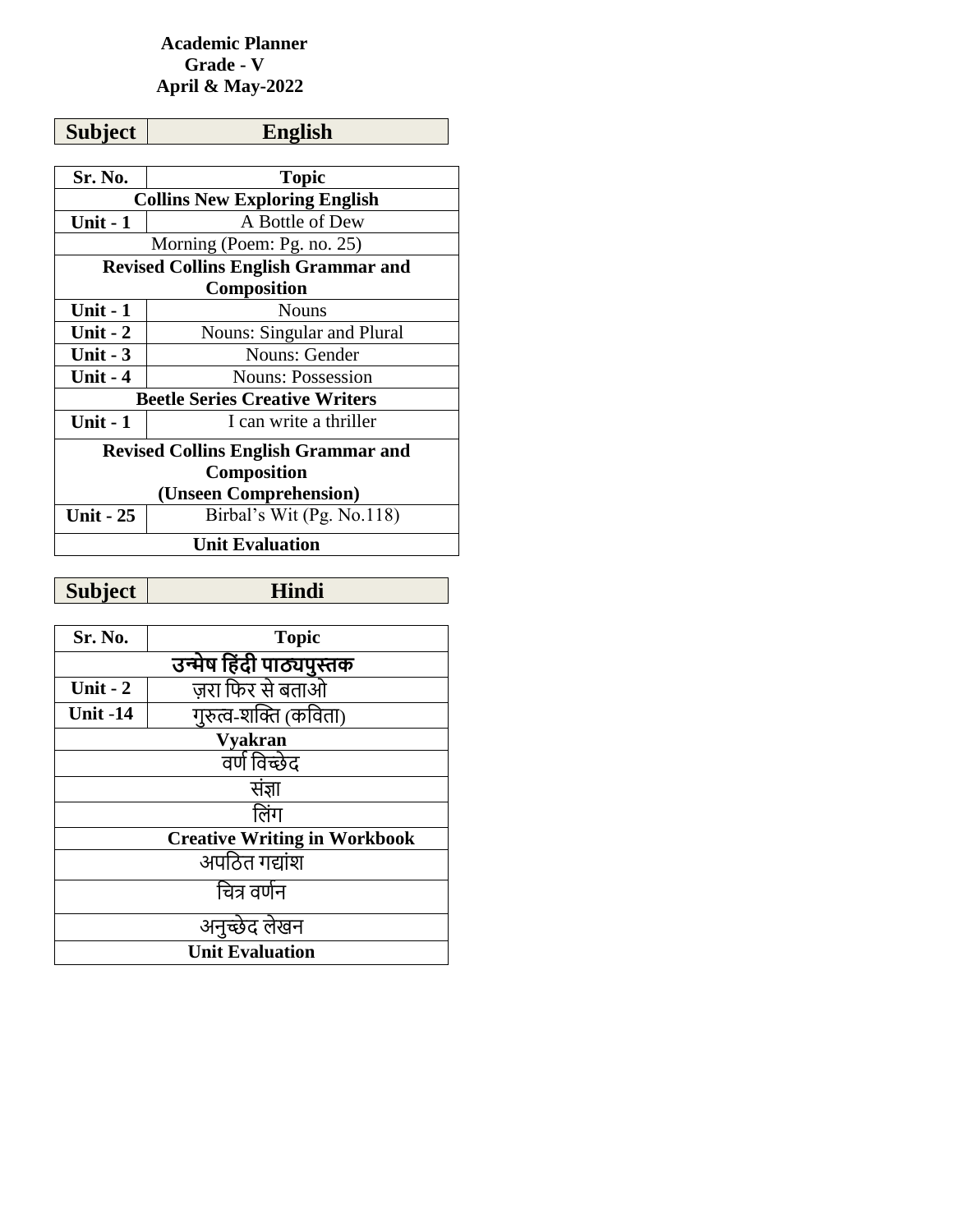| <b>Subject</b> | Math |
|----------------|------|
|----------------|------|

| Sr. No.                                         | <b>Topic</b>                    |
|-------------------------------------------------|---------------------------------|
| <b>Amity Wonderful Numbers</b>                  |                                 |
| Unit $-1$                                       | <b>Numbers</b>                  |
| Unit $-2$                                       | Operations                      |
| <b>Unit - 10</b>                                | Geometry                        |
|                                                 | (Quadrilaterals omitted)        |
| <b>Oxford New Enjoying Mathematics Workbook</b> |                                 |
| Unit $-1$                                       | Place Value                     |
| Unit $-2$                                       | Addition, Subtraction and their |
|                                                 | applications                    |
| <b>Unit Evaluation</b>                          |                                 |

| Subject | <b>Science</b> |
|---------|----------------|
|---------|----------------|

| Sr. No.                               | <b>Topic</b>               |
|---------------------------------------|----------------------------|
| <b>Collins Enhanced Science Now 5</b> |                            |
| Unit $-1$                             | Growing plants             |
| Unit $-7$                             | Earth, Sun and Moon        |
| Unit $-4$                             | Food and Health (activity) |
| <b>Unit Evaluation</b>                |                            |

| <b>Subject</b> | <b>Social Studies</b> |
|----------------|-----------------------|
|                |                       |
| Sr. No.        | <b>Topic</b>          |

| <b>My Big Book Of Social Studies</b> |                         |
|--------------------------------------|-------------------------|
| <b>Unit - 18</b>                     | Governing Ourselves     |
| Unit $-2$                            | Parallels and Meridians |
| <b>Unit Evaluation</b>               |                         |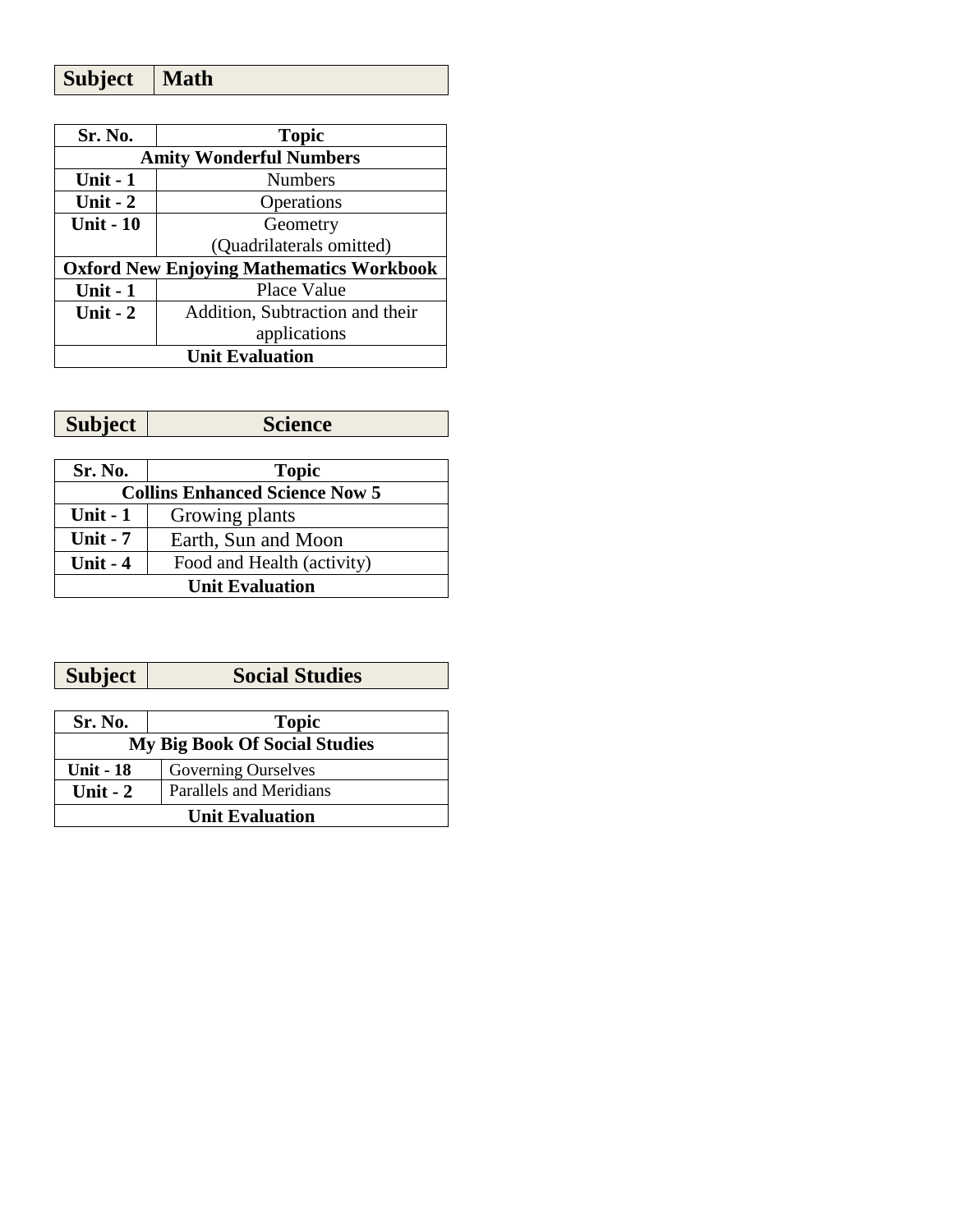#### **Academic Planner Grade - V June -2022**

| <b>Subject</b>                             | <b>English</b>                       |  |
|--------------------------------------------|--------------------------------------|--|
|                                            |                                      |  |
| Sr. No.                                    | <b>Topic</b>                         |  |
| <b>Collins New Exploring English</b>       |                                      |  |
| Unit $-6$                                  | The Myth of Icarus (Greek Mythology) |  |
| <b>Beetle Series Creative Writers</b>      |                                      |  |
| Unit $-2$                                  | I can write a biography              |  |
| <b>Revised Collins English Grammar and</b> |                                      |  |
|                                            | <b>Composition</b>                   |  |
|                                            | (Unseen Comprehension)               |  |
| <b>Unit - 26</b>                           | Hard Times (Pg. No. 120)             |  |
| <b>Unit Evaluation</b>                     |                                      |  |

| <b>Subject</b>                      | <b>Hindi</b>                       |  |
|-------------------------------------|------------------------------------|--|
| Sr. No.                             | <b>Topic</b>                       |  |
|                                     | उन्मेष हिंदी पाठ्यपुस्तक           |  |
| <b>Unit -13</b>                     | मशीन वाला हाथी                     |  |
| $Pg - 57$                           | कितनी बड़ी दिखती होंगी) (पठन हेतु) |  |
| Vyakran                             |                                    |  |
|                                     | शब्द भंडार: पर्यायवाची शब्द,       |  |
| विलोम शब्द                          |                                    |  |
| वचन                                 |                                    |  |
| <b>Creative Writing in Workbook</b> |                                    |  |
|                                     | अपठित गद्यांश                      |  |
| <b>Unit Evaluation</b>              |                                    |  |

| Sr. No.                                | <b>Topic</b>                   |  |
|----------------------------------------|--------------------------------|--|
|                                        | <b>Amity Wonderful Numbers</b> |  |
| <b>Unit - 10</b>                       | Geometry (Contd.)              |  |
|                                        | (Quadrilaterals excluded)      |  |
| Unit - $3$                             | Factors and Multiples (word    |  |
|                                        | problems omitted)              |  |
| <b>Oxford New Enjoying Mathematics</b> |                                |  |
|                                        | <b>Workbook</b>                |  |
| Unit $-9$                              | Shapes, spaces and patterns    |  |
| <b>Unit - 10</b>                       | Geometry basics                |  |
| Unit $-4$                              | Factors                        |  |
| <b>Unit Evaluation</b>                 |                                |  |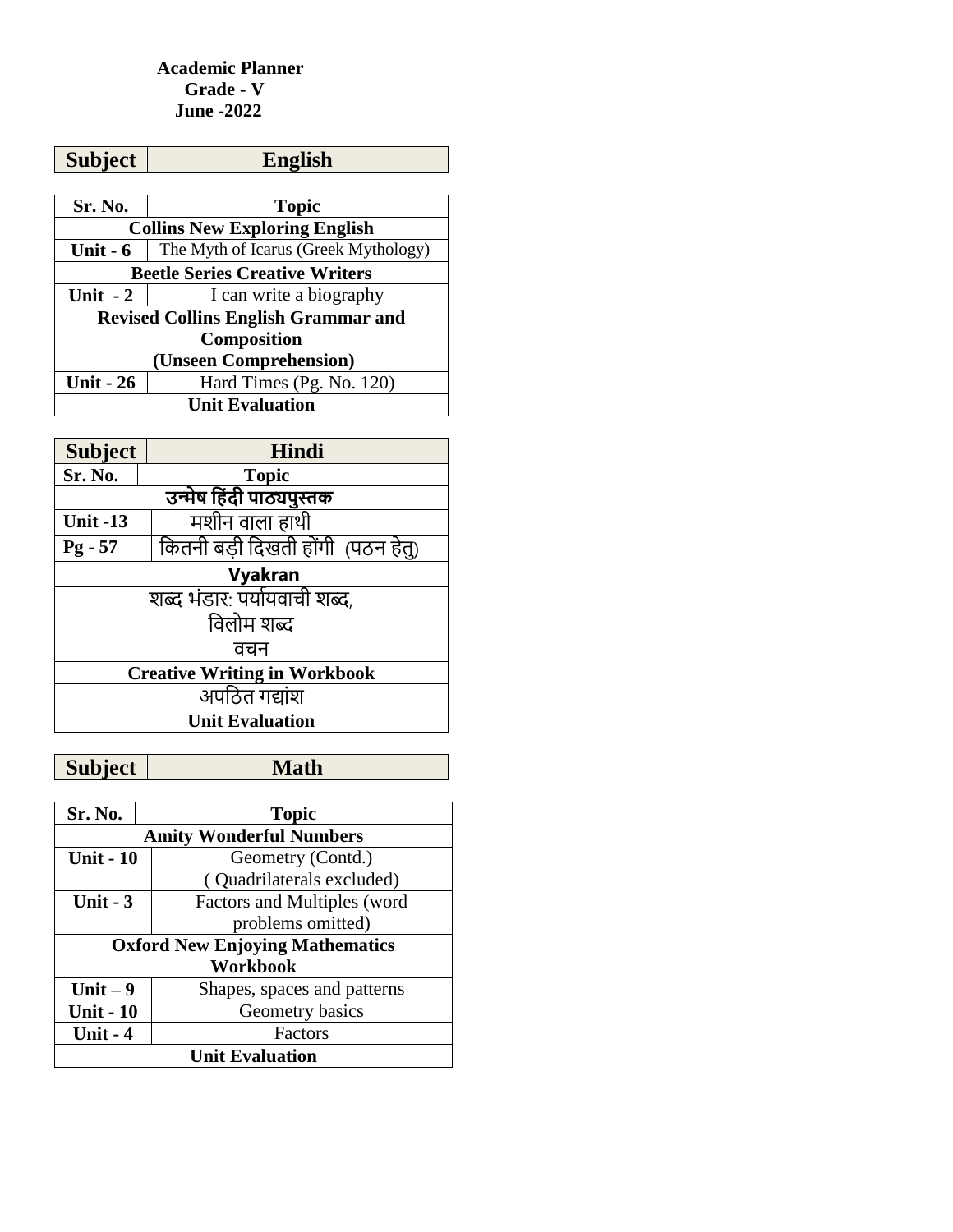| <b>Subject</b><br><b>Science</b> |
|----------------------------------|
|----------------------------------|

|                                       | <b>Topic</b>                       |
|---------------------------------------|------------------------------------|
| <b>Collins Enhanced Science Now 5</b> |                                    |
| Unit $-3$                             | Skeletal system and Nervous system |
| <b>Unit Evaluation</b>                |                                    |

| <b>Subject</b>                       | <b>Social Science</b> |
|--------------------------------------|-----------------------|
| Sr. No.                              | <b>Topic</b>          |
| <b>My Big Book Of Social Studies</b> |                       |
| Unit $-1$                            | Know your Planet      |
|                                      | (Unit Test Activity)  |
| Unit $-4$                            | Movement of the Earth |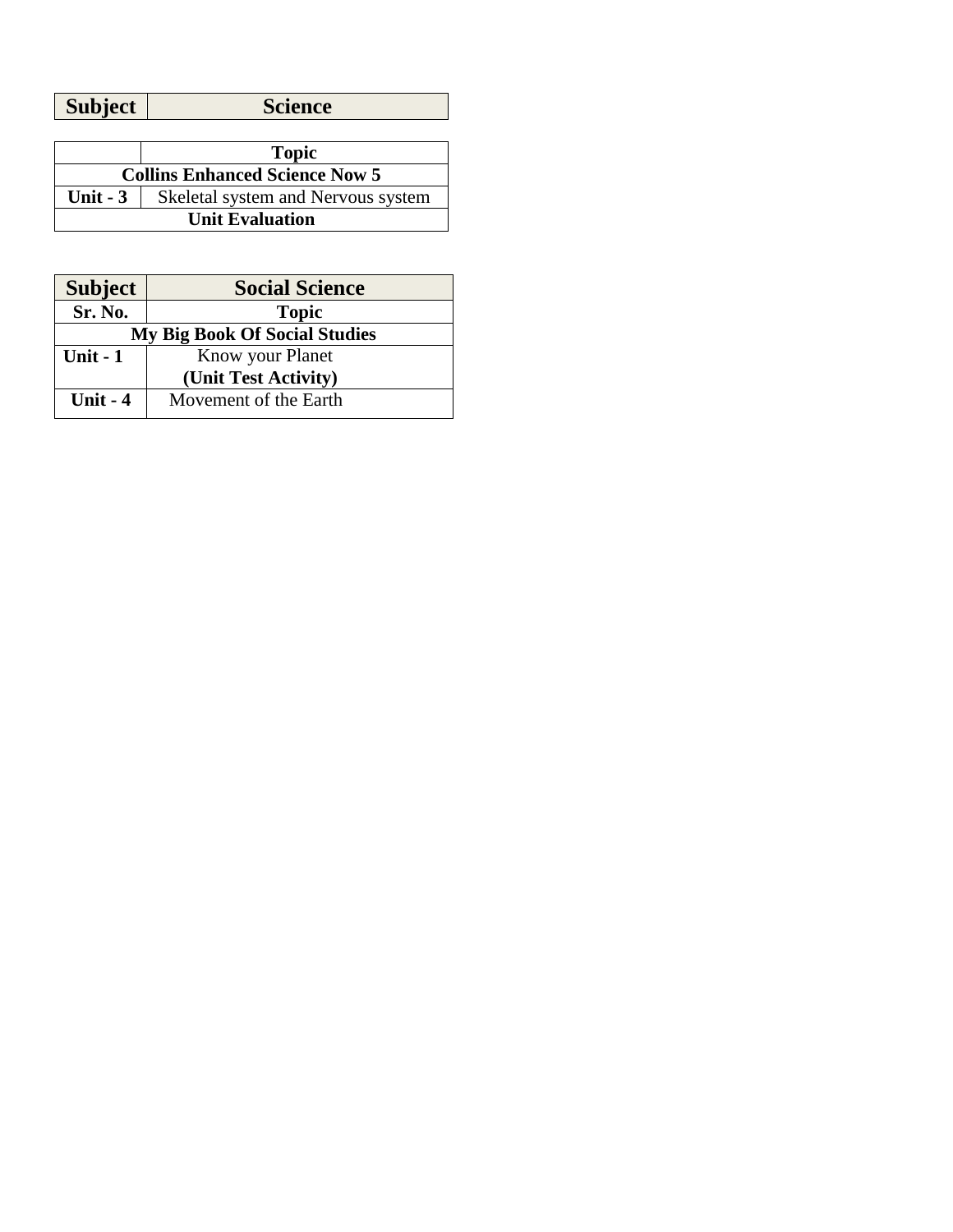## **Academic Planner Grade - V July-2022**

| Sr. No.                                    | Topic                                      |  |
|--------------------------------------------|--------------------------------------------|--|
|                                            | <b>Collins New Exploring English</b>       |  |
| Unit - 4                                   | On an African Safari                       |  |
| <b>Unit - 7</b>                            | Try Counting Sheep (humorous story)        |  |
|                                            | Jumbo Jet (Poem: Pg. no. 70)               |  |
| <b>Revised Collins English Grammar and</b> |                                            |  |
| <b>Composition</b>                         |                                            |  |
| Unit $-7$                                  | Adjectives                                 |  |
| Unit - 8                                   | Adjectives: Degrees of Comparison          |  |
| <b>Test 1 (Pg. No. 46)</b>                 |                                            |  |
|                                            | <b>Beetle Series Creative Writers</b>      |  |
| Unit $-5$                                  | I can write letters                        |  |
|                                            | <b>Revised Collins English Grammar and</b> |  |
| <b>Composition</b>                         |                                            |  |
| (Unseen Comprehension)                     |                                            |  |
| <b>Unit - 27</b>                           | William Tell (Pg. No. 122)                 |  |
| <b>Unit Evaluation</b>                     |                                            |  |
| <b>UNIT TEST - 1</b>                       |                                            |  |

**Subject Hindi**

**Subject** 

| Ch. No                              | <b>Topic</b>  |  |
|-------------------------------------|---------------|--|
| उन्मेष हिंदी पाठ्यपुस्तक            |               |  |
| Unit - $7$                          | रक्षा का उपाय |  |
| <b>Vyakran</b>                      |               |  |
| शब्द भंडार:                         |               |  |
| श्रुतिसम भिन्नार्थक शब्द,           |               |  |
| अनेकार्थी शब्द                      |               |  |
| अनौपचारिक पत्र लेखन                 |               |  |
| <b>Creative Writing in Workbook</b> |               |  |
| अपठित गद्यांश                       |               |  |
| संदेश लेखन                          |               |  |
| <b>Unit Evaluation</b>              |               |  |
| <b>UNIT TEST - 1</b>                |               |  |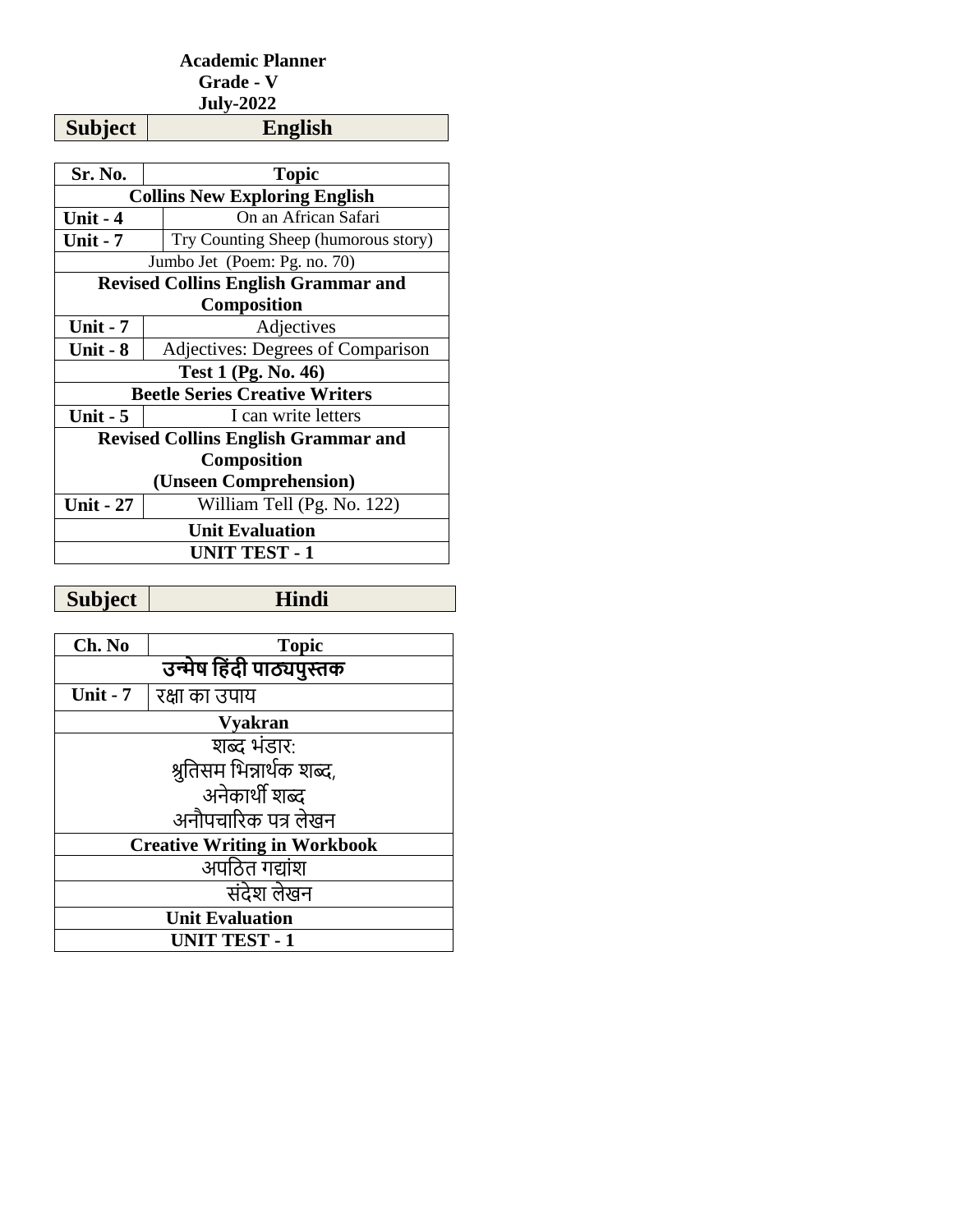| Math<br><b>Subject</b> |  |
|------------------------|--|
|------------------------|--|

| Sr. No.                                | <b>Topic</b>                   |  |
|----------------------------------------|--------------------------------|--|
| <b>Amity Wonderful Numbers</b>         |                                |  |
| Unit $-3$                              | Factors and Multiples (contd.) |  |
| Unit - 4                               | Fractions (introduction)       |  |
| <b>Oxford New Enjoying Mathematics</b> |                                |  |
| Workbook                               |                                |  |
| Unit $-4$                              | Factors (cont.)                |  |
| Unit $-5$                              | Multiples                      |  |
| Unit $-6$                              | Fractions                      |  |
| <b>Unit Evaluation</b>                 |                                |  |
| <b>UNIT TEST - 1</b>                   |                                |  |

| <b>Subject</b>       | $\sim$ $\sim$ $\sim$ |
|----------------------|----------------------|
| $\nu$ <i>u</i> $\nu$ | -ucc                 |
|                      |                      |

| Sr. No.                               | <b>Topic</b>                            |
|---------------------------------------|-----------------------------------------|
| <b>Collins Enhanced Science Now 5</b> |                                         |
| Unit $-2$                             | <b>Animals Habitats and Adaptations</b> |
| <b>Unit Evaluation</b>                |                                         |
| <b>UNIT TEST - 1</b>                  |                                         |

| <b>Subject</b>                       | <b>Social Science</b>           |
|--------------------------------------|---------------------------------|
| Sr. No.                              | <b>Topic</b>                    |
| <b>My Big Book Of Social Studies</b> |                                 |
| Unit $-3$                            | Movements of the Earth (cont'd) |
| <b>Unit - 19</b>                     | The United Nations (MUN)        |
| <b>Unit Evaluation</b>               |                                 |
| <b>UNIT TEST - 1</b>                 |                                 |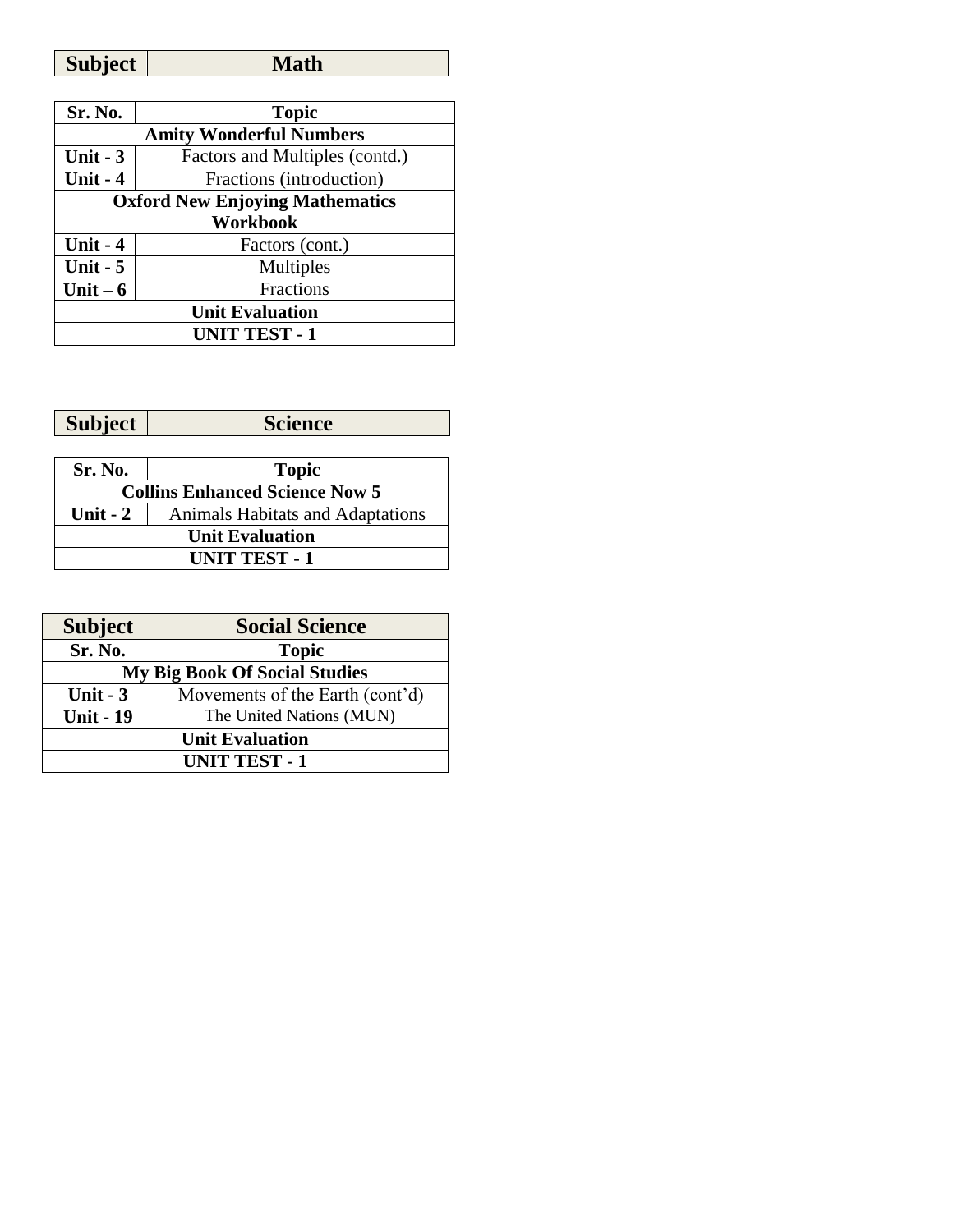### **Academic Planner Grade - V August -2022**

| <b>Subject</b>                             | <b>English</b>                             |  |
|--------------------------------------------|--------------------------------------------|--|
|                                            |                                            |  |
| Sr. No.                                    | <b>Topic</b>                               |  |
| <b>Collins New Exploring English</b>       |                                            |  |
| <b>Unit - 5</b>                            | The Village that overcame Drought          |  |
| Life skills 2 : Reading a map              |                                            |  |
| <b>Revised Collins English Grammar and</b> |                                            |  |
| Composition                                |                                            |  |
| <b>Unit - 9</b>                            | Pronouns                                   |  |
| <b>Unit - 10</b>                           | Articles                                   |  |
|                                            | <b>Beetle Series Creative Writers</b>      |  |
| Unit $-6$                                  | I can write poems                          |  |
|                                            | <b>Revised Collins English Grammar and</b> |  |
| Composition                                |                                            |  |
|                                            | (Unseen Comprehension)                     |  |
| <b>Unit - 28</b>                           | Feathered Friend (Pg no.124)               |  |
| <b>Unit Evaluation</b>                     |                                            |  |

**Subject Hindi**

| Sr. No.                | <b>Topic</b>                        |  |  |
|------------------------|-------------------------------------|--|--|
|                        | उन्मेष हिंदी पाठ्यपुस्तक            |  |  |
| Unit $-3$              | धोबी का कुत्ता,घर का न घाट का       |  |  |
| Unit $-5$              | बच्चों की कचहरी                     |  |  |
|                        |                                     |  |  |
|                        | <b>Vyakran</b>                      |  |  |
|                        | वाक्यांश के लिए एक शब्द             |  |  |
|                        | मुहावरे                             |  |  |
|                        | विशेषण                              |  |  |
|                        | सर्वनाम                             |  |  |
|                        | <b>Creative Writing in Workbook</b> |  |  |
|                        | अपठित गद्यांश                       |  |  |
| अनुच्छेद - लेखन        |                                     |  |  |
|                        | संवाद लेखन                          |  |  |
| <b>Unit Evaluation</b> |                                     |  |  |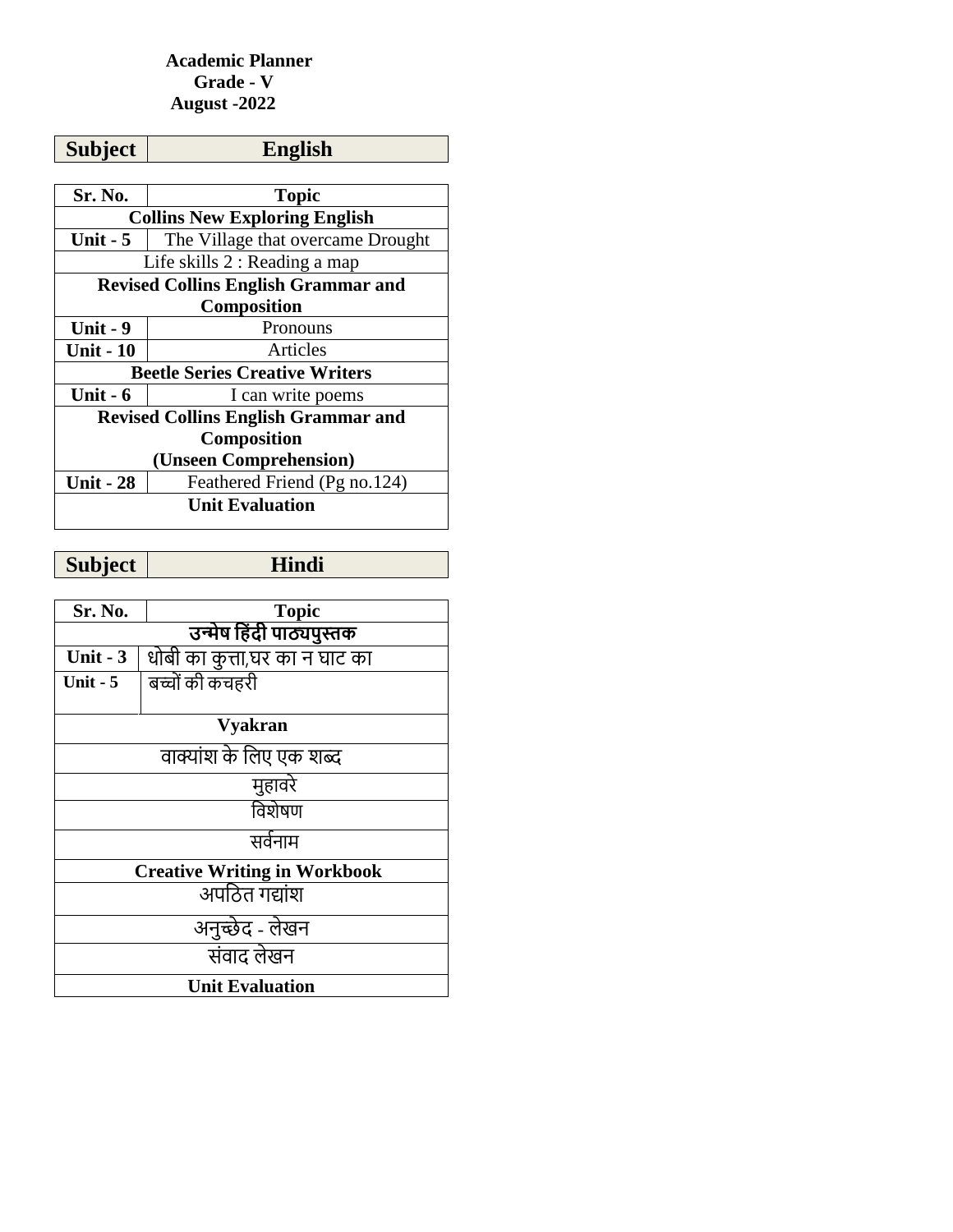| <b>Subject</b> | <b>Math</b> |
|----------------|-------------|
|                |             |

| Sr. No.                | <b>Topic</b>                           |  |  |
|------------------------|----------------------------------------|--|--|
|                        | <b>Amity Wonderful Numbers</b>         |  |  |
| Unit $-4$              | Fractions (Cont.)                      |  |  |
| Unit $-5$              | Decimals                               |  |  |
|                        | <b>Oxford New Enjoying Mathematics</b> |  |  |
| Unit $-6$              | <b>Fractions</b>                       |  |  |
| Unit $-7$              | Decimals                               |  |  |
| <b>Unit Evaluation</b> |                                        |  |  |

| <b>Subject</b>                        | <b>Science</b>           |  |
|---------------------------------------|--------------------------|--|
| Sr. No.                               | <b>Topic</b>             |  |
| <b>Collins Enhanced Science Now 5</b> |                          |  |
| Unit $-9$                             | <b>Natural Disasters</b> |  |
| <b>Unit - 13</b>                      | Force and Energy         |  |
| <b>Unit Evaluation</b>                |                          |  |
|                                       |                          |  |
|                                       |                          |  |

| <b>Subject</b>                       | <b>Social Science</b>       |
|--------------------------------------|-----------------------------|
| Sr.No.                               | <b>Topic</b>                |
| <b>My Big Book Of Social Studies</b> |                             |
| <b>Unit - 12</b>                     | Natural disaster            |
| <b>Unit - 14</b>                     | The World from 1914 to 1945 |
| <b>Unit Evaluation</b>               |                             |
|                                      |                             |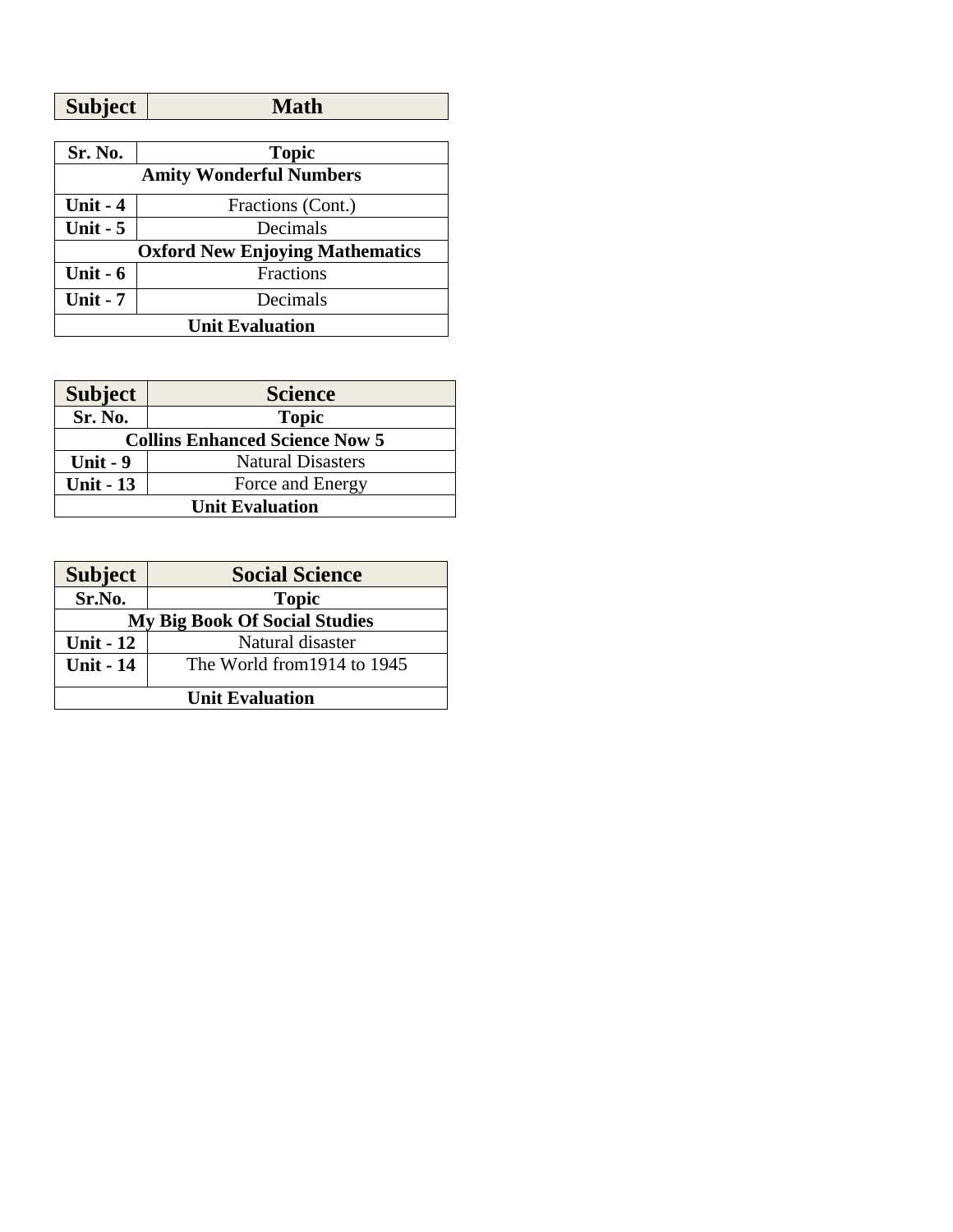### **Academic Planner Grade - V September-2022**

| <b>Subject</b>                             | <b>English</b>                       |  |
|--------------------------------------------|--------------------------------------|--|
|                                            |                                      |  |
| Sr. No.                                    | <b>Topic</b>                         |  |
|                                            | <b>Collins New Exploring English</b> |  |
| The Wind (Poem, Pg.no. 127)                |                                      |  |
| <b>Revised Collins English Grammar and</b> |                                      |  |
|                                            | <b>Composition</b>                   |  |
| <b>Unit - 11</b>                           | Verbs                                |  |
| <b>Unit - 17</b>                           | Agreement of Subject and Verb        |  |
| Test 2 (Pg. No. 85)                        |                                      |  |
| <b>Beetle Series Creative Writers</b>      |                                      |  |
| <b>Unit - 7</b>                            | My first autobiography               |  |
| <b>Unit Evaluation</b>                     |                                      |  |
| <b>REVISION</b>                            |                                      |  |
| HALF YEARLY EXAMINATION                    |                                      |  |

| <b>Subject</b>                      | <b>Hindi</b>                |  |
|-------------------------------------|-----------------------------|--|
|                                     | उन्मेष हिंदी पाठ्यपुस्तक    |  |
| Sr. No                              | <b>Topic</b>                |  |
| Unit - $8$                          | अपना भारत प्यारा है (कविता) |  |
| <b>Creative Writing in Workbook</b> |                             |  |
| अपठित गद्यांश                       |                             |  |
| <b>Unit Evaluation</b>              |                             |  |
| <b>REVISION</b>                     |                             |  |
| <b>HALF YEARLY EXAMINATION</b>      |                             |  |

| Sr. No.                                | <b>Topic</b>        |  |
|----------------------------------------|---------------------|--|
| <b>Wonderful Numbers</b>               |                     |  |
| <b>Unit - 14</b>                       | Averages            |  |
| <b>Oxford New Enjoying Mathematics</b> |                     |  |
| Unit - $8$                             | More about Decimals |  |
| <b>Unit Evaluation</b>                 |                     |  |
| <b>REVISION</b>                        |                     |  |
| <b>HALF YEARLY EXAMINATION</b>         |                     |  |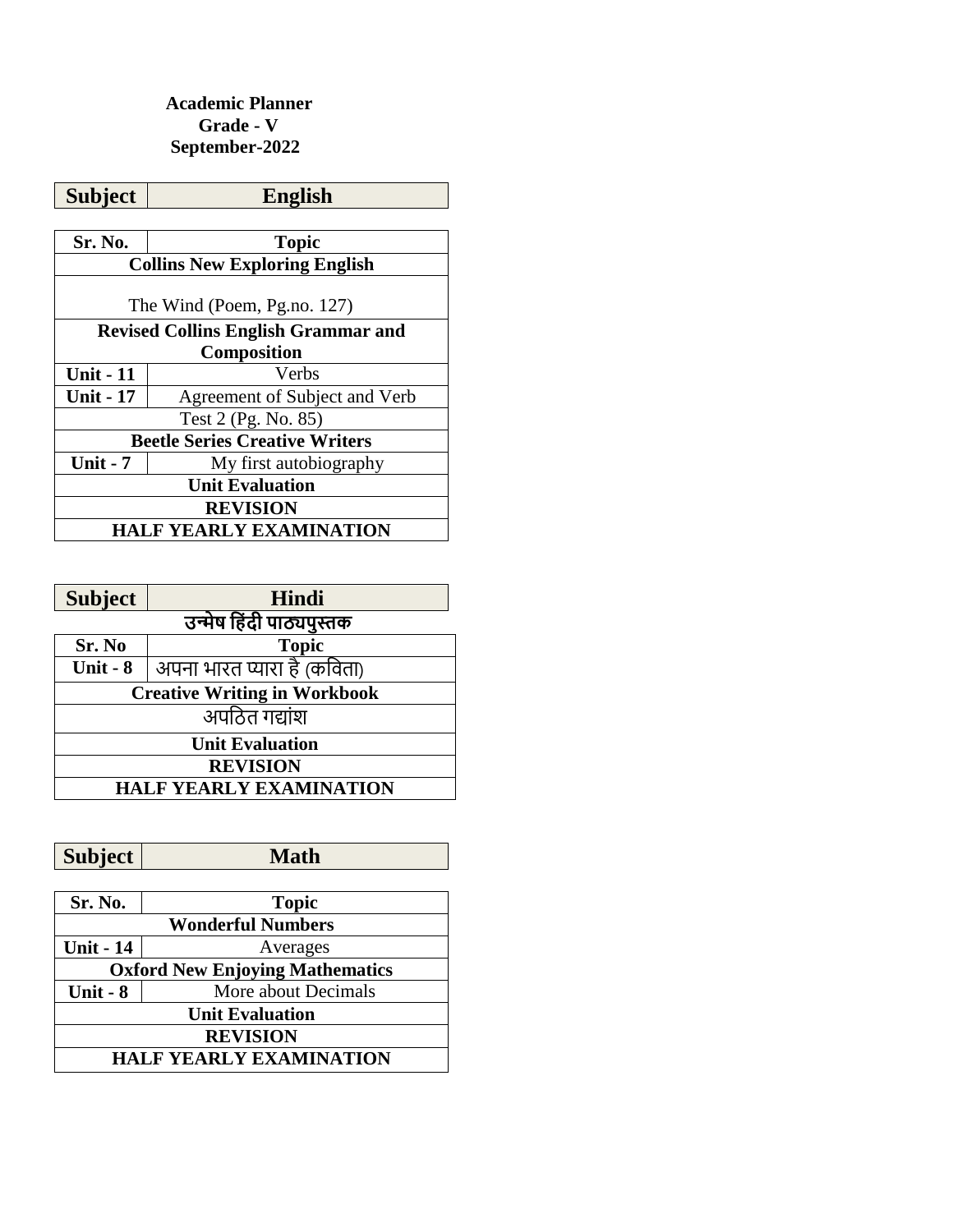**Subject Science**

| Sr. No.                               | <b>Topic</b>                            |
|---------------------------------------|-----------------------------------------|
| <b>Collins Enhanced Science Now 5</b> |                                         |
|                                       | Unit - 13   Force and Energy $(cont'd)$ |
| <b>REVISION</b>                       |                                         |
| <b>HALF YEARLY EXAMINATION</b>        |                                         |

**Subject Social Science**

| Sr.No.                         | <b>Topic</b>                         |  |  |
|--------------------------------|--------------------------------------|--|--|
|                                | <b>My Big Book Of Social Studies</b> |  |  |
| <b>Unit - 15</b>               | <b>Towards Freedom</b>               |  |  |
| <b>Unit - 16</b>               | India Wins freedom                   |  |  |
|                                | <b>Unit Evaluation</b>               |  |  |
| <b>REVISION</b>                |                                      |  |  |
| <b>HALF YEARLY EXAMINATION</b> |                                      |  |  |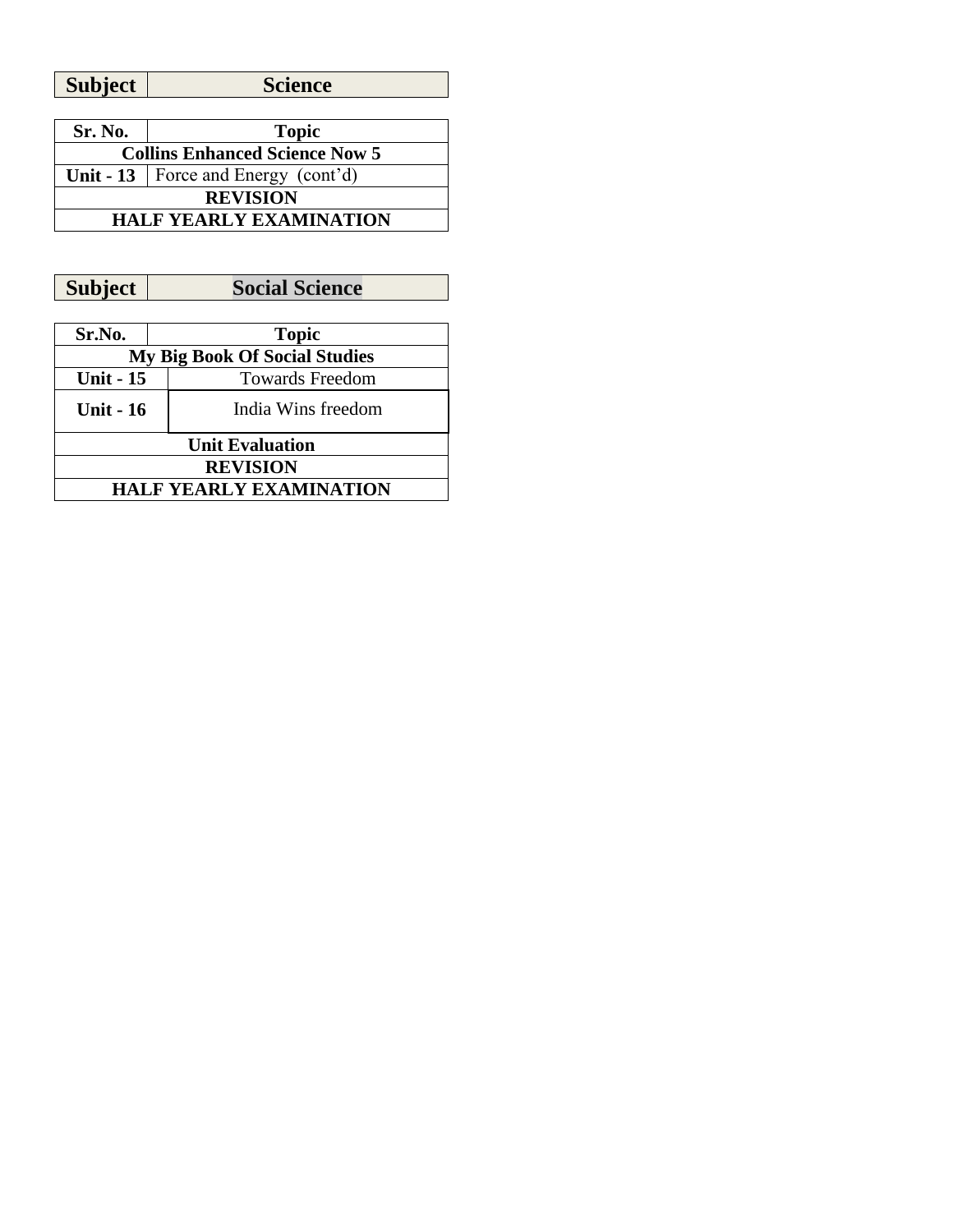#### **Academic Planner Grade - V October -2022**

**Subject English**

| Sr. No.                                    | <b>Topic</b>                               |  |  |
|--------------------------------------------|--------------------------------------------|--|--|
| <b>Collins New Exploring English</b>       |                                            |  |  |
| Unit $-2$                                  | The Bird's Eye                             |  |  |
|                                            | Life skills $1$ (Pg. No. 56)               |  |  |
| <b>Revised Collins English Grammar and</b> |                                            |  |  |
|                                            | Composition                                |  |  |
| <b>Unit - 12</b>                           | Simple present and Present                 |  |  |
|                                            | <b>Continuous Tense</b>                    |  |  |
| <b>Unit - 13</b>                           | <b>Present Perfect Tense</b>               |  |  |
|                                            | <b>Beetle Series Creative Writers</b>      |  |  |
| Unit $-3$                                  | I can write a report                       |  |  |
|                                            | <b>Revised Collins English Grammar and</b> |  |  |
|                                            | <b>Composition</b>                         |  |  |
|                                            | (Unseen Comprehension)                     |  |  |
| <b>Unit - 29</b>                           | Pirate Don Durk of Dowdee (Pg)             |  |  |
|                                            | no.126)                                    |  |  |
| <b>Unit Evaluation</b>                     |                                            |  |  |

| Subject |  |
|---------|--|
|         |  |

| Sr. No.                             | <b>Topic</b>                        |  |
|-------------------------------------|-------------------------------------|--|
|                                     | उन्मेष हिंदी पाठ्यपुस्तक            |  |
| <b>Unit - 10</b>                    | एक लड़की जिसे किताबों से नफ़रत थी ! |  |
| <b>Vyakran</b>                      |                                     |  |
| किया                                |                                     |  |
| काल                                 |                                     |  |
| <b>Creative Writing in Workbook</b> |                                     |  |
| चित्र वर्णन                         |                                     |  |
| अनुच्छेद लेखन                       |                                     |  |
| <b>Unit Evaluation</b>              |                                     |  |

| Sr. No.                                | <b>Topic</b>                       |  |
|----------------------------------------|------------------------------------|--|
| <b>Amity Wonderful Numbers</b>         |                                    |  |
| Unit - $7$                             | Percentage                         |  |
| <b>Oxford New Enjoying Mathematics</b> |                                    |  |
| Unit $-3$                              | Multiplication, Division and their |  |
|                                        | Applications                       |  |
| <b>Unit Evaluation</b>                 |                                    |  |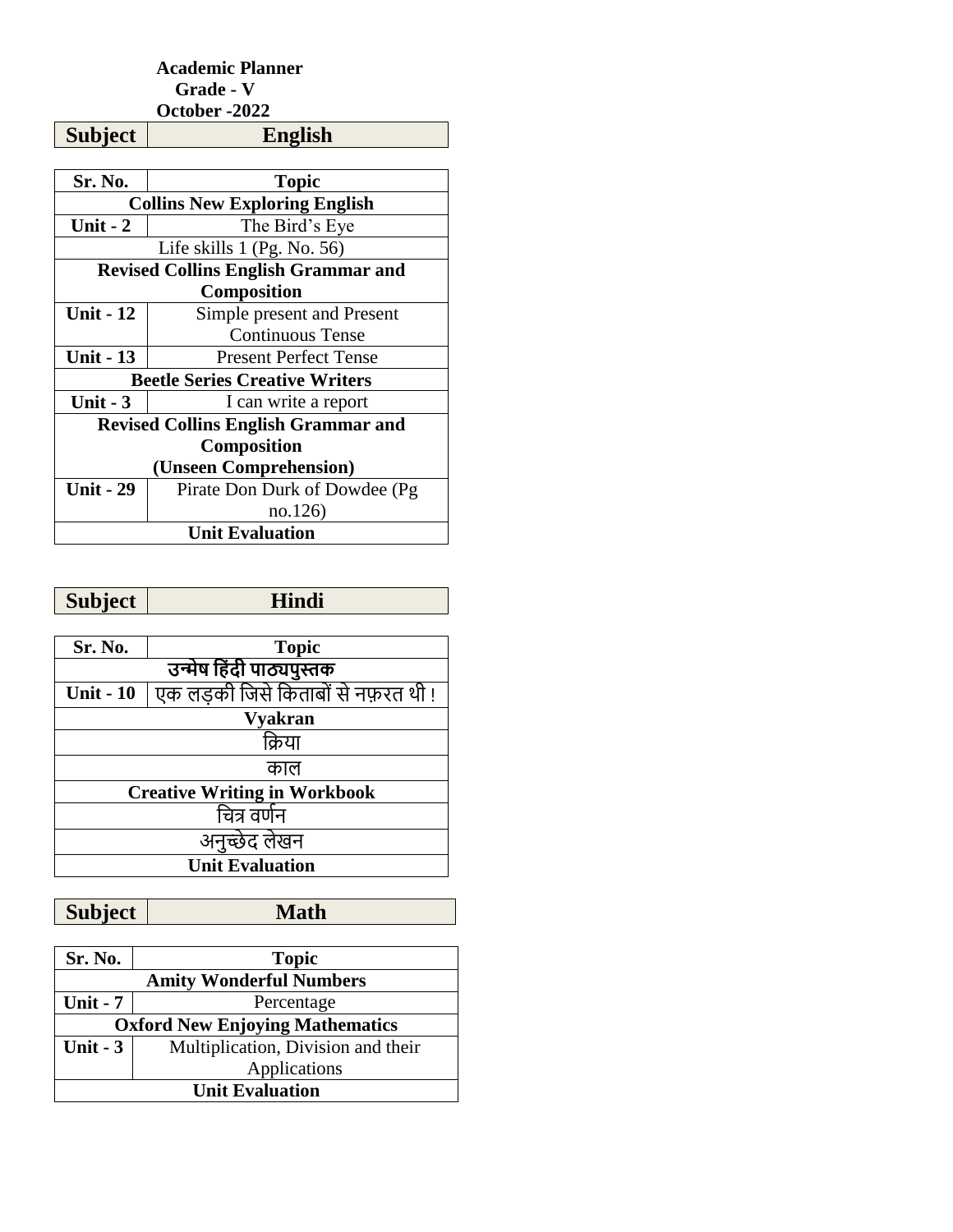| <b>Subject</b> | Science |
|----------------|---------|

| Sr.No                                 | <b>Topic</b>  |
|---------------------------------------|---------------|
| <b>Collins Enhanced Science Now 5</b> |               |
| Unit $-6$                             | Air and Water |
| <b>Unit Evaluation</b>                |               |

**Subject Social Science** 

| Sr. No.                              | <b>Topic</b>            |  |
|--------------------------------------|-------------------------|--|
| <b>My Big Book Of Social Studies</b> |                         |  |
| <b>Unit - 4</b>                      | Major Landforms         |  |
| Unit $-5$                            | Weather and Climate     |  |
|                                      | (Unit Test II Activity) |  |
| <b>Unit Evaluation</b>               |                         |  |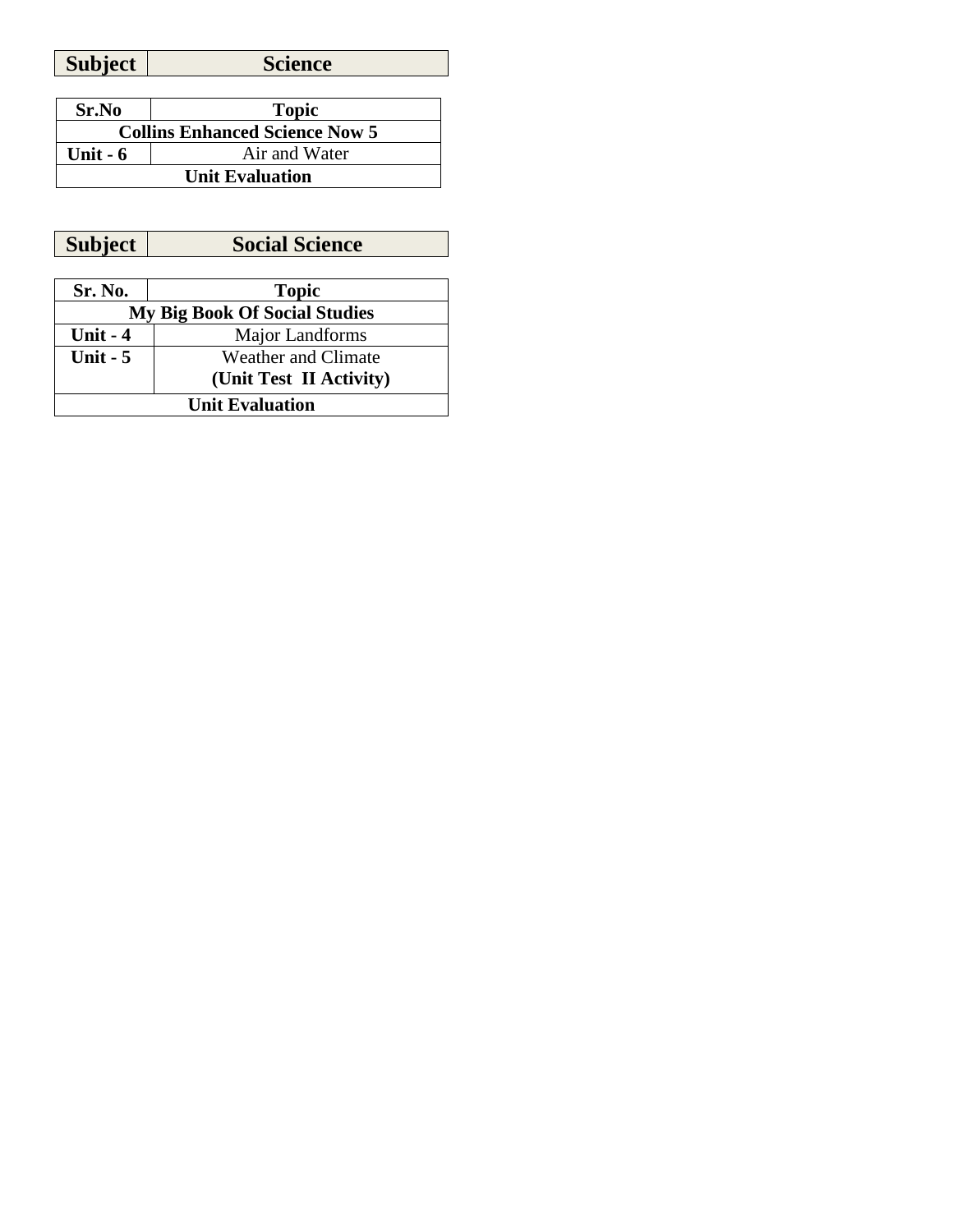## **Academic Planner Grade - V**

**November- 2022** 

**Subject** 

| Sr. No.                                    | Topic                                      |  |
|--------------------------------------------|--------------------------------------------|--|
| <b>Collins New Exploring English</b>       |                                            |  |
| Unit-3                                     |                                            |  |
|                                            | Pip and the Escaped Prisoner               |  |
|                                            | (fictional autobiography)                  |  |
| What Makes Weather? (Poem, Pg. no. 96)     |                                            |  |
| <b>Revised Collins English Grammar and</b> |                                            |  |
| <b>Composition</b>                         |                                            |  |
| <b>Unit - 14</b>                           | <b>Simple Past and Past Continuous</b>     |  |
|                                            | Tense                                      |  |
| <b>Unit - 15</b>                           | <b>Past Perfect Tense</b>                  |  |
| <b>Beetle Series Creative Writers</b>      |                                            |  |
| <b>Unit - 8</b>                            | My first cook book                         |  |
|                                            | <b>Revised Collins English Grammar and</b> |  |
| <b>Composition</b>                         |                                            |  |
| (Unseen Comprehension)                     |                                            |  |
| <b>Unit - 30</b>                           | Dinosaurs (Pg no.128)                      |  |
| <b>Unit Evaluation</b>                     |                                            |  |

| <b>Subject</b>                              | <b>Hindi</b>             |  |  |
|---------------------------------------------|--------------------------|--|--|
|                                             |                          |  |  |
| Sr. No.                                     | <b>Topic</b>             |  |  |
|                                             | उन्मेष हिंदी पाठ्यपुस्तक |  |  |
| <b>Unit - 11</b>                            | राजा और नाविक            |  |  |
| Pg-105) साइकिल की कहानी (चित्रकथा) पठन हेत् |                          |  |  |
| Vyakran Vatika                              |                          |  |  |
| वाक्यांश के लिए एक शब्द                     |                          |  |  |
| विराम चिह्न                                 |                          |  |  |
| <b>Related Worksheets</b>                   |                          |  |  |
| <b>Unit Evaluation</b>                      |                          |  |  |

| <b>Subject</b>                         | <b>Math</b>                        |  |
|----------------------------------------|------------------------------------|--|
|                                        |                                    |  |
| Sr. No.                                | <b>Topic</b>                       |  |
| <b>Amity Wonderful Numbers</b>         |                                    |  |
| Unit $-9$                              | Profit and Loss (Only till Ex-9.3) |  |
|                                        | (Simple interest - omitted)        |  |
| Unit $-6$                              | Simplification                     |  |
|                                        | (Bar or Vinculum - omitted)        |  |
| <b>Oxford New Enjoying Mathematics</b> |                                    |  |
| <b>Unit - 14</b>                       | Mapping skills                     |  |
| <b>Unit - 13</b>                       | Time and Temperature               |  |
| <b>Unit Evaluation</b>                 |                                    |  |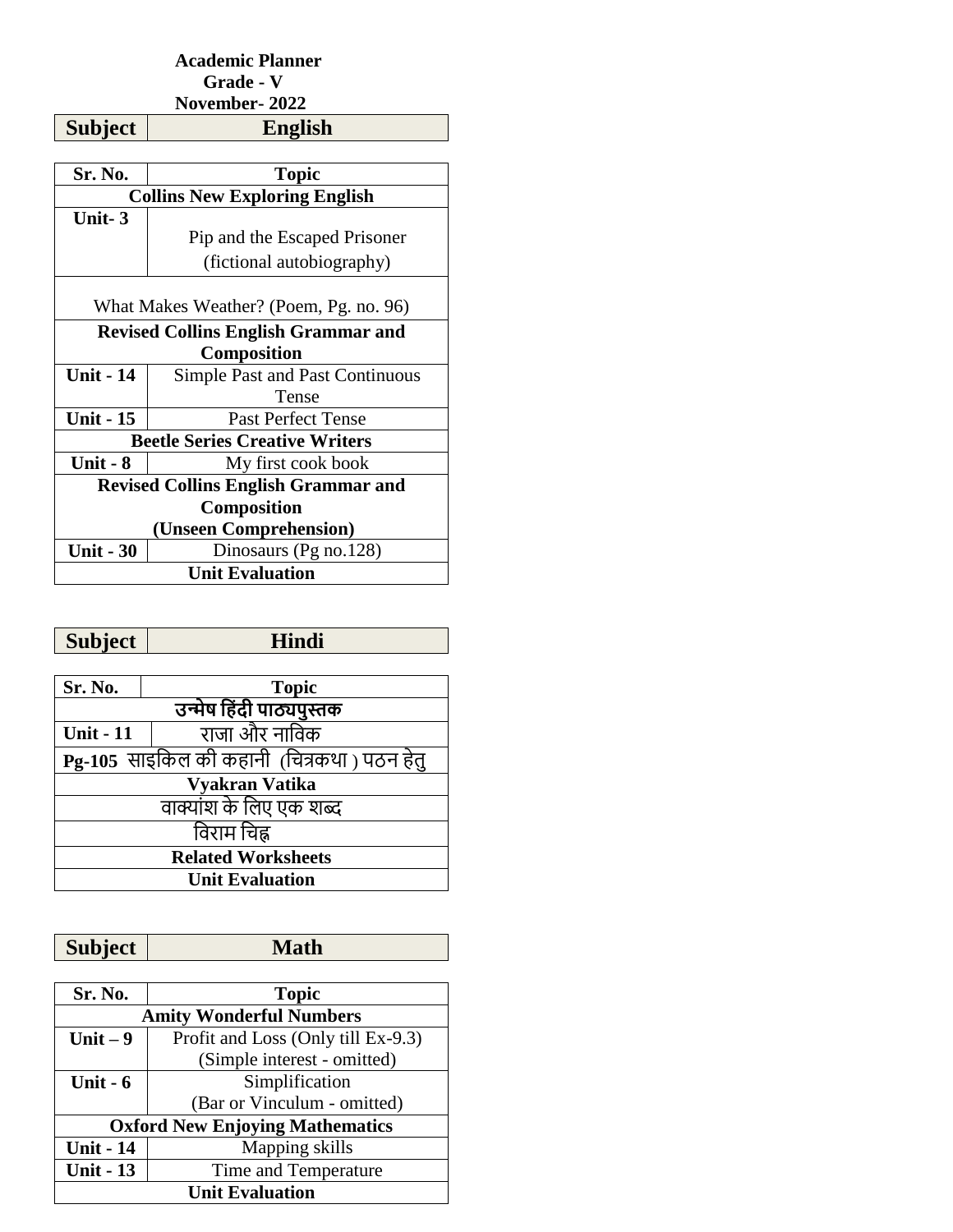| Sr. No.                               | <b>Topic</b>            |  |
|---------------------------------------|-------------------------|--|
| <b>Collins Enhanced Science Now 5</b> |                         |  |
| Unit $-12$                            | Light and Shadow        |  |
| Unit $-5$                             | Safety And First Aid    |  |
|                                       | (Unit Test II Activity) |  |
| <b>Unit Evaluation</b>                |                         |  |

**Subject Social Science**

| Sr. No.                              | <b>Topic</b>              |
|--------------------------------------|---------------------------|
| <b>My Big Book Of Social Studies</b> |                           |
| Unit $-6$                            | The Land of Dense Forests |
| Unit $-7$                            | The Land of Snow          |
| <b>Unit Evaluation</b>               |                           |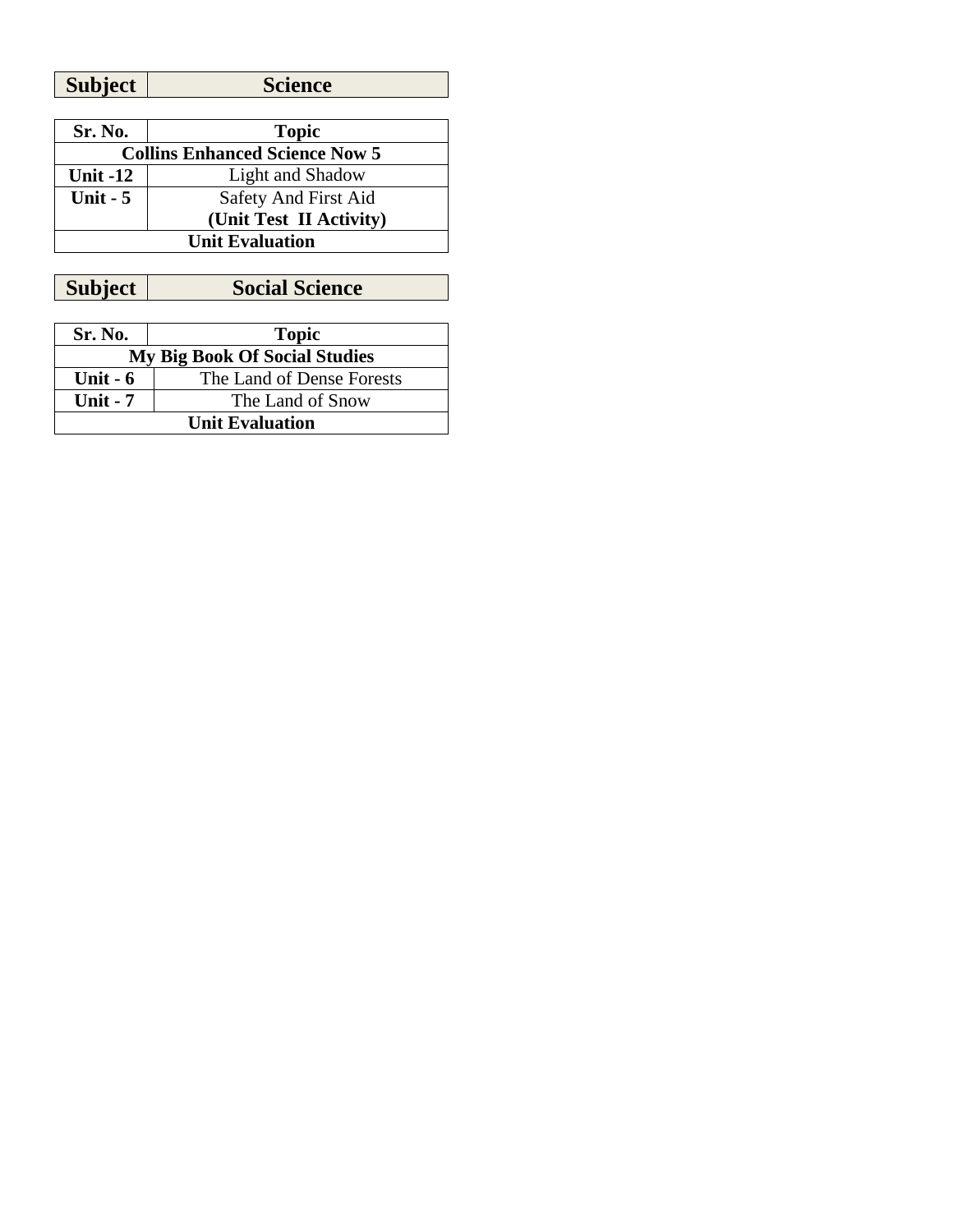### **Academic Planner Grade - V December-2022**

| <b>Subject</b>                             | <b>English</b>                       |  |  |
|--------------------------------------------|--------------------------------------|--|--|
|                                            |                                      |  |  |
| Sr. No.                                    | Topic                                |  |  |
|                                            | <b>Collins New Exploring English</b> |  |  |
| <b>Unit - 9</b>                            | Ali Cogia and the Merchant of        |  |  |
|                                            | <b>Baghdad</b>                       |  |  |
| <b>Revised Collins English Grammar and</b> |                                      |  |  |
| <b>Composition</b>                         |                                      |  |  |
| <b>Unit - 16</b>                           | Simple Future and Future Continuous  |  |  |
|                                            | Tense                                |  |  |
| <b>Unit - 18</b>                           | Adverbs                              |  |  |
| <b>Beetle Series Creative Writers</b>      |                                      |  |  |
| Unit $-4$                                  | I can write e-mails                  |  |  |
| <b>Revised Collins English Grammar and</b> |                                      |  |  |
| Composition                                |                                      |  |  |
| (Unseen Comprehension)                     |                                      |  |  |
| <b>Unit - 31</b>                           | Inchcape Rock (Pg. No.130)           |  |  |
| <b>Unit Evaluation</b>                     |                                      |  |  |

| <b>Subject</b>                      | Hindi                    |
|-------------------------------------|--------------------------|
| Sr. No.                             | <b>Topic</b>             |
|                                     | उन्मेष हिंदी पाठ्यपुस्तक |
| Unit $-1$                           | नया सवेरा (कविता)        |
| <b>Vyakran</b>                      |                          |
| शब्द भंडार:                         |                          |
| पर्यायवाची शब्द                     |                          |
| विलोम शब्द                          |                          |
| क्रिया विशेषण                       |                          |
| <b>Creative Writing in Workbook</b> |                          |
| चित्र वर्णन                         |                          |
| <b>Unit Evaluation</b>              |                          |

| Sr. No.                                | <b>Topic</b>                          |  |
|----------------------------------------|---------------------------------------|--|
| <b>Amity Wonderful Numbers</b>         |                                       |  |
| <b>Unit - 12</b>                       | Pictorial Representation of Data      |  |
|                                        | (construction of Pie chart - omitted) |  |
| <b>Oxford New Enjoying Mathematics</b> |                                       |  |
| <b>Unit - 15</b>                       | Data Handling                         |  |
| <b>Unit Evaluation</b>                 |                                       |  |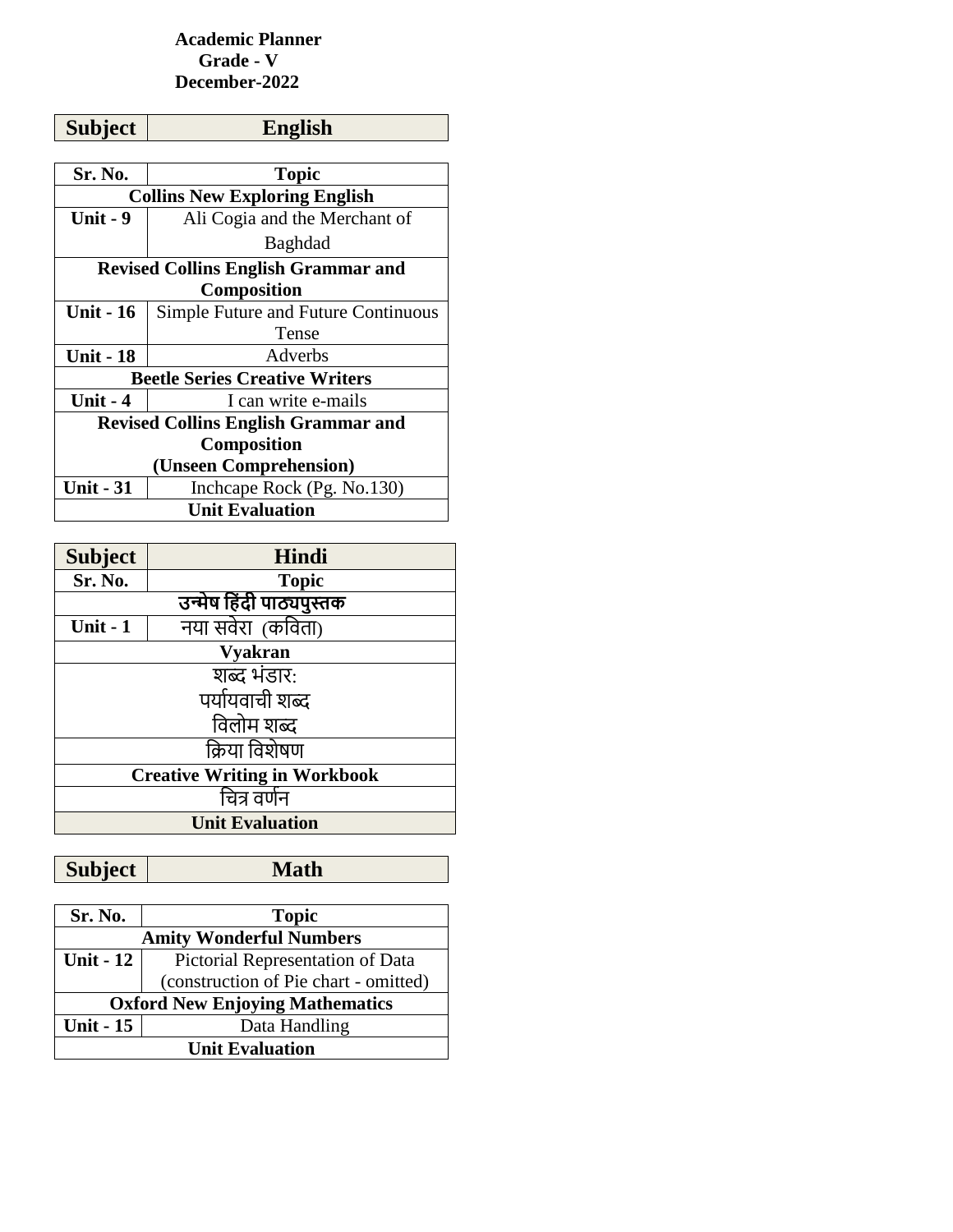| Sr. No.                               | <b>Topic</b>       |
|---------------------------------------|--------------------|
| <b>Collins Enhanced Science Now 5</b> |                    |
| <b>Unit - 10</b>                      | Rocks and Minerals |
| <b>Unit Evaluation</b>                |                    |
|                                       |                    |
|                                       |                    |

| <b>Subject</b>                       | <b>Social Science</b>     |
|--------------------------------------|---------------------------|
| Sr. No.                              | <b>Topic</b>              |
| <b>My Big Book Of Social Studies</b> |                           |
| Unit $-7$                            | The Land of Snow (cont'd) |
| Unit $-8$                            | Land of sand              |
| <b>Unit Evaluation</b>               |                           |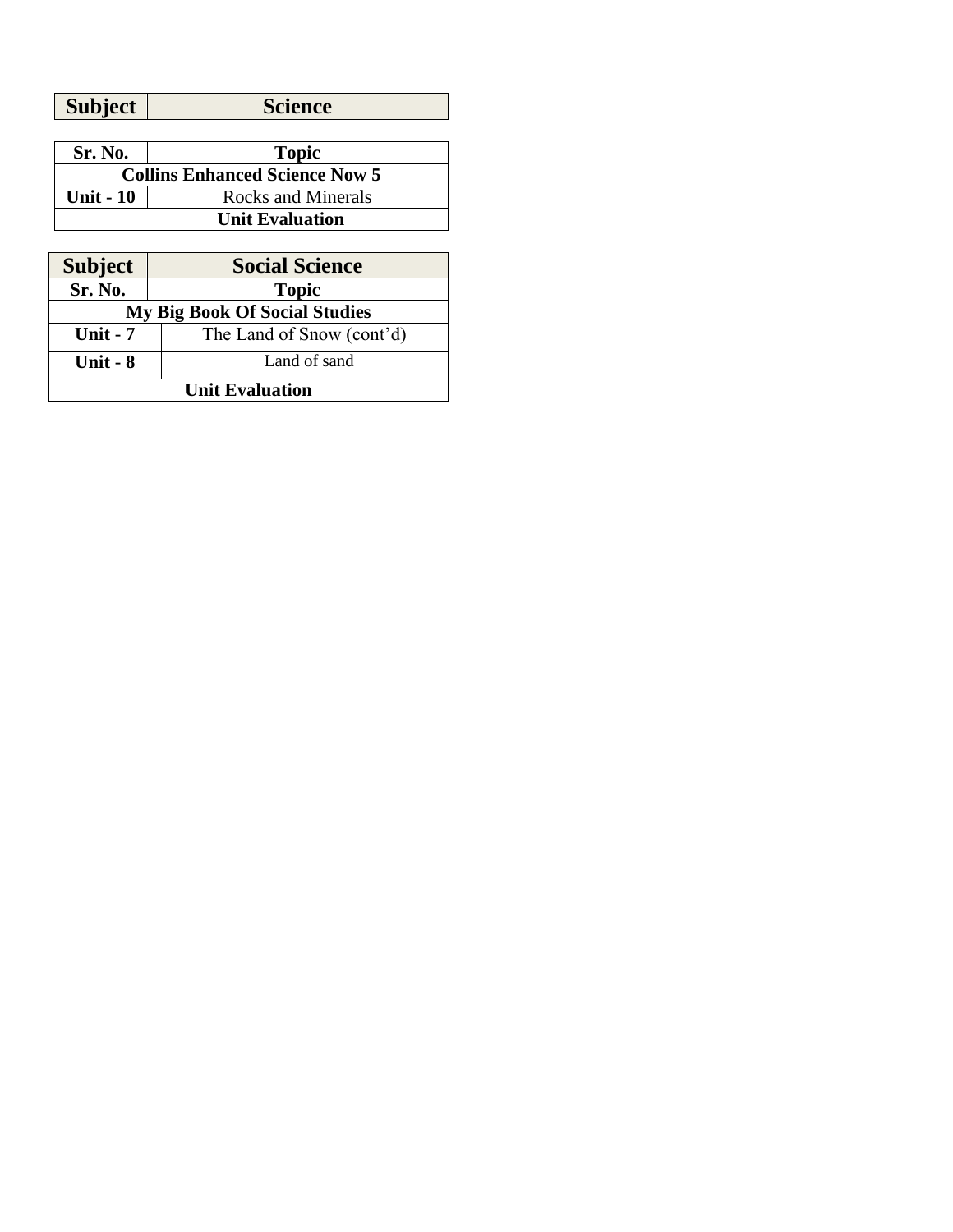## **Academic Planner Grade - V January - 2023**

**Subject** 

| Sr. No.                                    | <b>Topic</b>                               |
|--------------------------------------------|--------------------------------------------|
| <b>Collins New Exploring English</b>       |                                            |
| Unit - 8                                   | Flying High                                |
|                                            | <b>Revised Collins English Grammar and</b> |
| <b>Composition</b>                         |                                            |
| <b>Unit - 19</b>                           | Prepositions                               |
| <b>Unit - 20</b>                           | Conjunctions                               |
| <b>Beetle Series Creative Writers</b>      |                                            |
| Unit - 9                                   | My first advertisement                     |
| <b>Revised Collins English Grammar and</b> |                                            |
| <b>Composition</b>                         |                                            |
| (Unseen Comprehension)                     |                                            |
| Unit $-32$                                 | Solomon and the Two Mothers (Pg.           |
|                                            | No. 133)                                   |
| <b>Unit Evaluation</b>                     |                                            |
| <b>UNIT TEST - 2</b>                       |                                            |

| <b>Subject</b>                      | <b>Hindi</b>             |
|-------------------------------------|--------------------------|
|                                     |                          |
| Sr. No.                             | <b>Topic</b>             |
|                                     | उन्मेष हिंदी पाठ्यपुस्तक |
| Unit - 9                            | भारत की प्रमुख नदियाँ    |
| $Pg - 152$                          | चाय की पत्ती (पठन हेत्)  |
| <b>Vyakran</b>                      |                          |
| महावरे                              |                          |
| <b>Creative Writing in Workbook</b> |                          |
| <u>ज</u> पठित गद्यांश               |                          |
| पत्र लेखन                           |                          |
| <b>Unit Evaluation</b>              |                          |
| <b>UNIT TEST - 2</b>                |                          |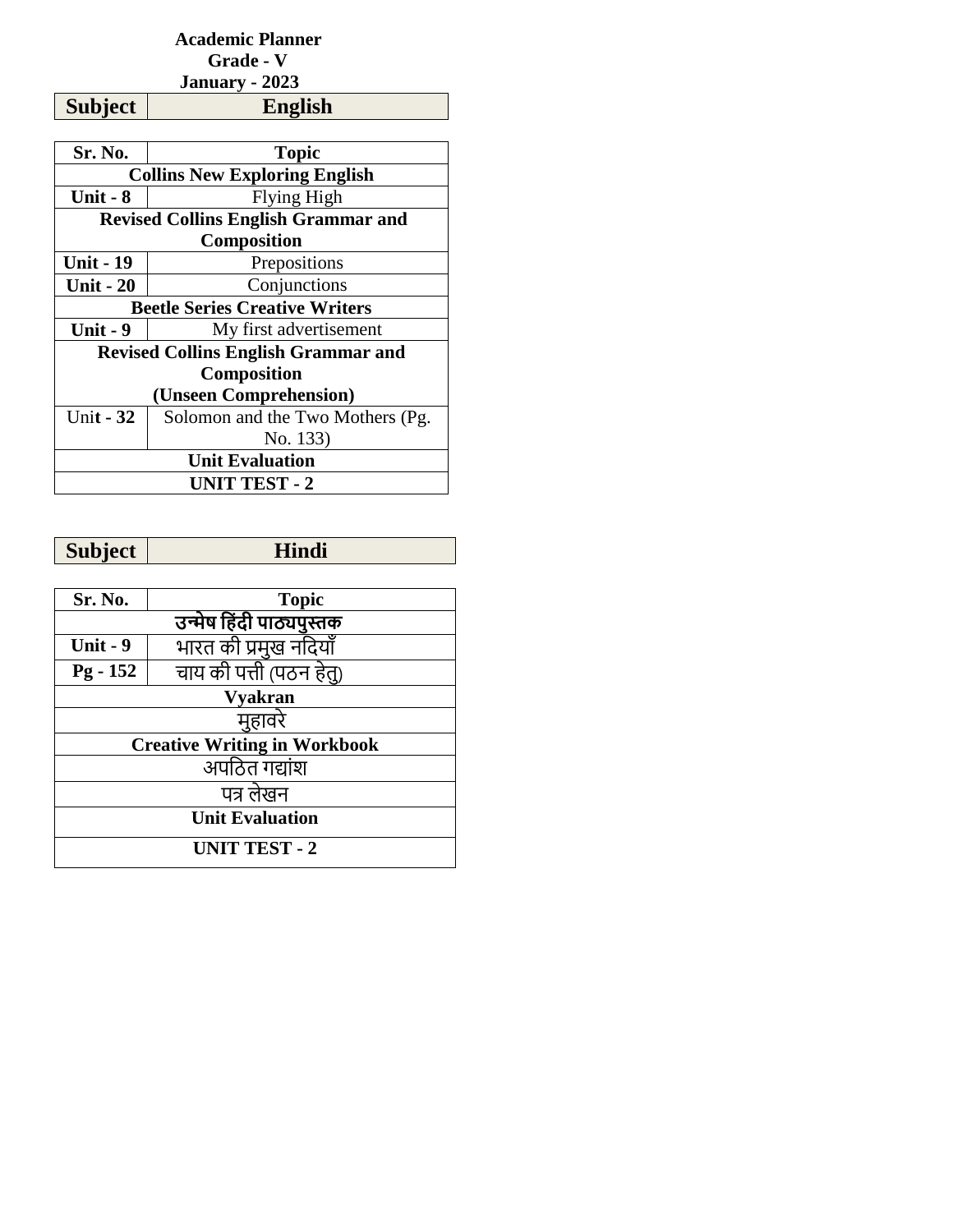| Sr. No.                                | <b>Topic</b>               |
|----------------------------------------|----------------------------|
| <b>Amity Wonderful Numbers</b>         |                            |
| <b>Unit - 11</b>                       | Area and Volume            |
| <b>Oxford New Enjoying Mathematics</b> |                            |
| <b>Unit - 12</b>                       | Perimeter, Area and Volume |
| <b>Unit - 11</b>                       | Measurement                |
| <b>Unit Evaluation</b>                 |                            |
| <b>UNIT TEST - 2</b>                   |                            |

| <b>Subject</b><br>science |
|---------------------------|
|---------------------------|

| Sr. No.                               | <b>Topic</b>           |
|---------------------------------------|------------------------|
| <b>Collins Enhanced Science Now 5</b> |                        |
| Unit $-8$                             | <b>Our Environment</b> |
| <b>Unit Evaluation</b>                |                        |
| <b>UNIT TEST - 2</b>                  |                        |

| <b>Subject</b>                       | <b>Social Science</b>          |
|--------------------------------------|--------------------------------|
| Sr. No.                              | <b>Topic</b>                   |
| <b>My Big Book Of Social Studies</b> |                                |
| <b>Unit - 10</b>                     | <b>Environmental Pollution</b> |
| <b>UNIT TEST - 2</b>                 |                                |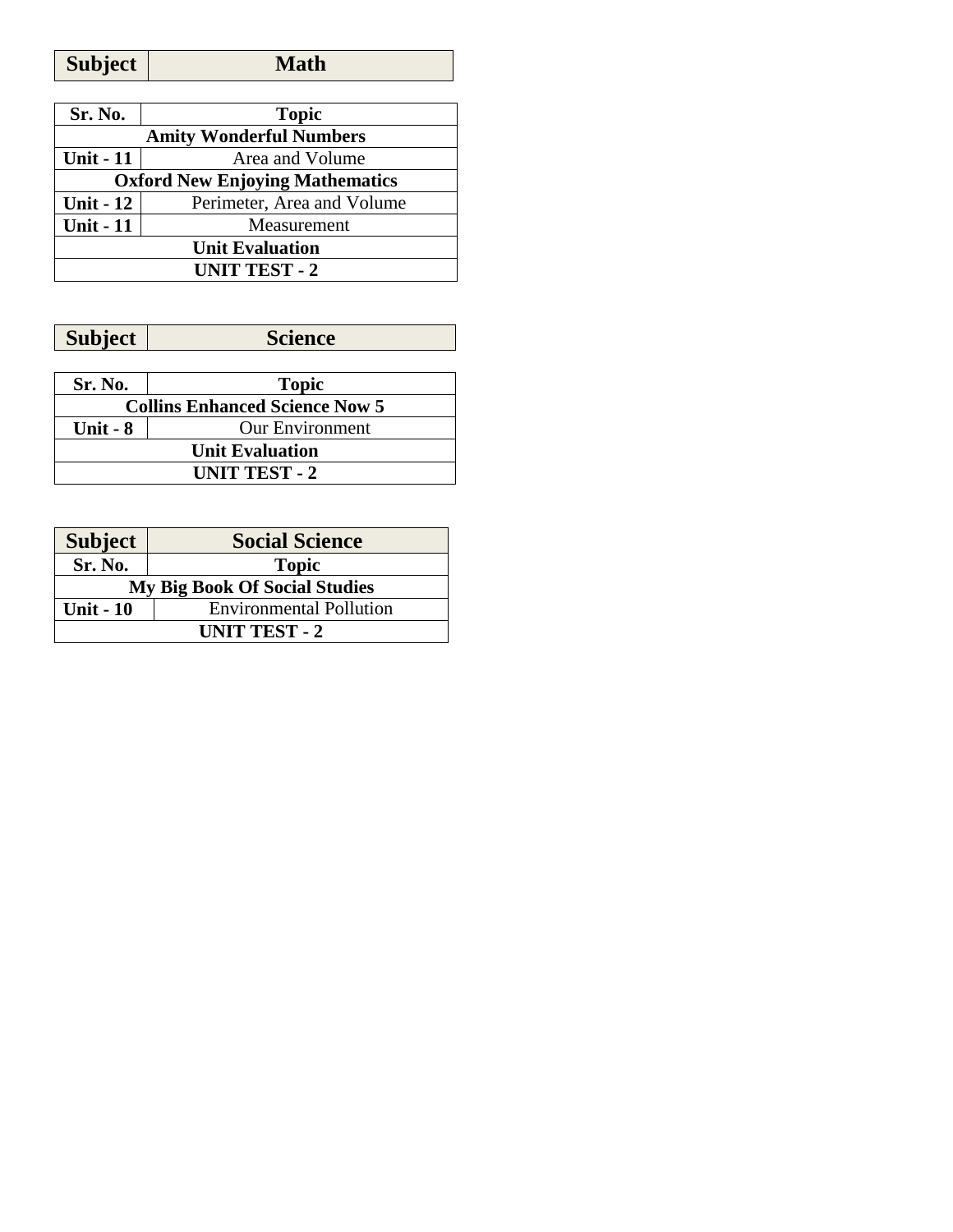### **Academic Planner Grade - V February-2023**

| Subject | <b>English</b> |
|---------|----------------|
|         |                |

| Sr. No.                                    | <b>Topic</b>               |
|--------------------------------------------|----------------------------|
| <b>Collins New Exploring English</b>       |                            |
| Life Skills $3$ (Pg. No. 143)              |                            |
| <b>Revised Collins English Grammar and</b> |                            |
| <b>Composition</b>                         |                            |
| <b>Unit - 21</b>                           | Direct and Indirect Speech |
| Unit $-6$                                  | Kinds of Sentences         |
| <b>Test 3 (Pg.No. 116)</b>                 |                            |
| <b>Beetle Series Creative Writers</b>      |                            |
| <b>Unit - 10</b>                           | My first newsletter        |
| <b>Revised Collins English Grammar and</b> |                            |
| <b>Composition</b>                         |                            |
| (Unseen Comprehension)                     |                            |
| <b>Unit - 33</b>                           | Boyhood Days (Pg. No. 135) |
| <b>Unit Evaluation</b>                     |                            |

| <b>Subject</b>                      | Hindi                     |
|-------------------------------------|---------------------------|
|                                     |                           |
| Sr. No.                             | <b>Topic</b>              |
| उन्मेष हिंदी पाठ्यपुस्तक            |                           |
| <b>Unit - 12</b>                    | किताबों की दुनिया (कविता) |
| <b>Vyakran</b>                      |                           |
| श्रुतिसम भिन्नार्थक शब्द            |                           |
| अनेकार्थक शब्द                      |                           |
| <b>Creative Writing in Workbook</b> |                           |
| संवाद लेखन                          |                           |
| नारा / स्लोगन लेखन                  |                           |
| <b>Unit Evaluation</b>              |                           |
|                                     |                           |

| Sr. No.                        | <b>Topic</b>                     |
|--------------------------------|----------------------------------|
| <b>Amity Wonderful Numbers</b> |                                  |
| Unit $-3$                      | Factors and Multiples (Revision) |
| Unit $-4$                      | Fraction (Revision)              |